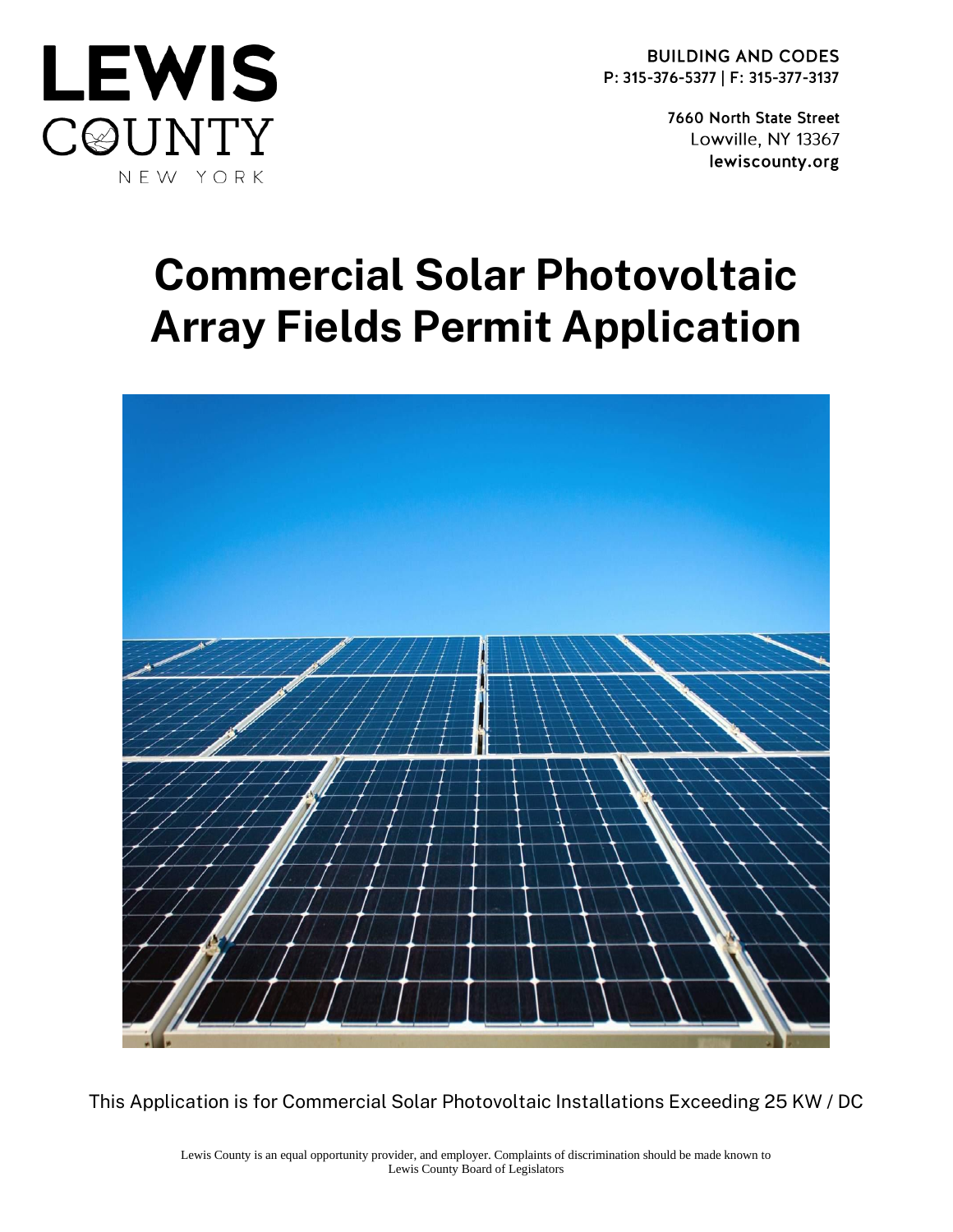#### Commercial Solar Photovoltaic Array Fields Permit Application

|             | Zoning Approval Required Yes ___ No ____ SEQR Completed and Approved Yes ___ No ___ |                                                                                                                                                                                          |
|-------------|-------------------------------------------------------------------------------------|------------------------------------------------------------------------------------------------------------------------------------------------------------------------------------------|
| Permitting) |                                                                                     | Is Project within a FEMA Designated Flood Hazard Area? Yes___ No___ (All Developments within<br>Fema Designated Flood Hazard Zones are subject to Local Flood Damage Prevention Laws and |
|             |                                                                                     |                                                                                                                                                                                          |
|             |                                                                                     |                                                                                                                                                                                          |
|             |                                                                                     |                                                                                                                                                                                          |
|             |                                                                                     |                                                                                                                                                                                          |
|             |                                                                                     |                                                                                                                                                                                          |
|             |                                                                                     |                                                                                                                                                                                          |
|             |                                                                                     |                                                                                                                                                                                          |
|             |                                                                                     |                                                                                                                                                                                          |
|             |                                                                                     |                                                                                                                                                                                          |

- o (2) sets of design documents bearing signature and seal of a New York State licensed Design Professional
- o Copy of Local Zoning and County Planning Board Approval
- o Copy of SEQR
- o Equipment. Photovoltaic panels and modules shall be listed and labeled in accordance with UL 1703. Inverters shall be listed and labeled in accordance with UL 1741. Systems connected to the utility grid shall use inverters that are listed for utility interaction.
- o All Electrical Requires Third Party Electrical Agency inspection and Certification

#### Fee Schedule:

Solar Arrays of up to \$100,000 Dollars in Value \$300.00

Solar Arrays of Over \$100,000 Dollars in Value \$300.00 for initial \$100,000 Plus \$2.00 for each additional \$1,000.00 of Project Valuation